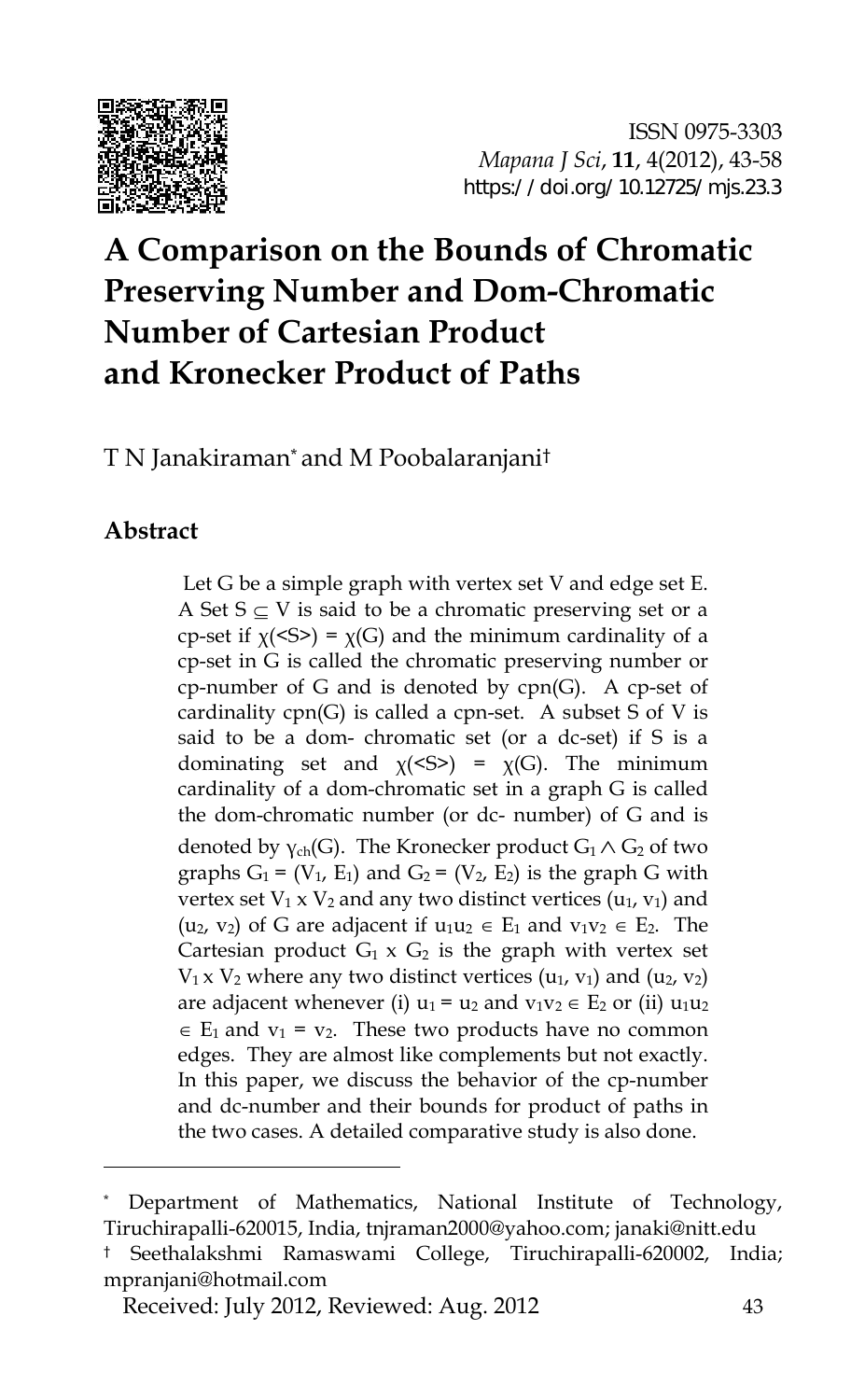**Keywords:** Cp-set, cp-number, dom-chromatic set, dom-chromatic number, Kronecker product, Cartesian product.

# **1. Introduction**

A *dominating set* S is a subset of vertices in a graph G = (V, E) such that every vertex in G either belongs to S or has a neighbor in S. The minimum cardinality of a dominating set of  $G$  is called the domination number of G, denoted by γ(G). A *proper coloring* of a graph G is a function from the vertices of G to a set of colors such that any two adjacent vertices have distinct colors. The chromatic number of a graph G is the minimum number of colors needed for a proper coloring of G and is denoted by  $\chi(G)$ . If  $\chi(G) = k$ , then G is said to be *k-chromatic.* Both coloring and domination problems have many applications in the real life situations. Though the two problems are studied independently and extensively, not much research has been done on combining domination and coloring. We made an attempt in combining these two parameters. A dominating set S is said to be a conditional dominating set if the subgraph induced by S satisfies a given condition. Combining the concepts of domination and coloring, we define a new conditional dominating set in [1] and [2], termed as dom-chromatic set. A set S ⊆ V(G) is said to be a *dom-chromatic set (or a dc-set)* of G, if S is a dominating set of G and  $\chi$ (<S>) =  $\chi$ (G). The minimum cardinality of a dom**-**chromatic set of G is called the *dom-chromatic number* (or *dc- number*) of G and is denoted by γ<sub>ch</sub>(G).

In general, a dc-set can be extracted in two ways: (1) Find a minimum dominating set S. If  $\chi$ (<S>)  $\neq \chi$ (G), add minimum number of vertices to S until the chromatic number of the subgraph induced by these vertices is same as the chromatic number of the graph (2) Find a smallest subset S of V such that  $\chi$ (<S>) =  $\chi$ (G). Add minimum number of vertices to S until S dominates G. Though a dc-set can be obtained for a given graph in these two ways, second method is more effective as it involves the concept of critical graphs. The concept of critical graphs was introduced by Dirac in [3]. He defined a graph G to be a critical graph if  $\chi$ (<G>) <  $\chi$ (G – v) for each vertex v of G. The complete graph  $K_2$  is an example of a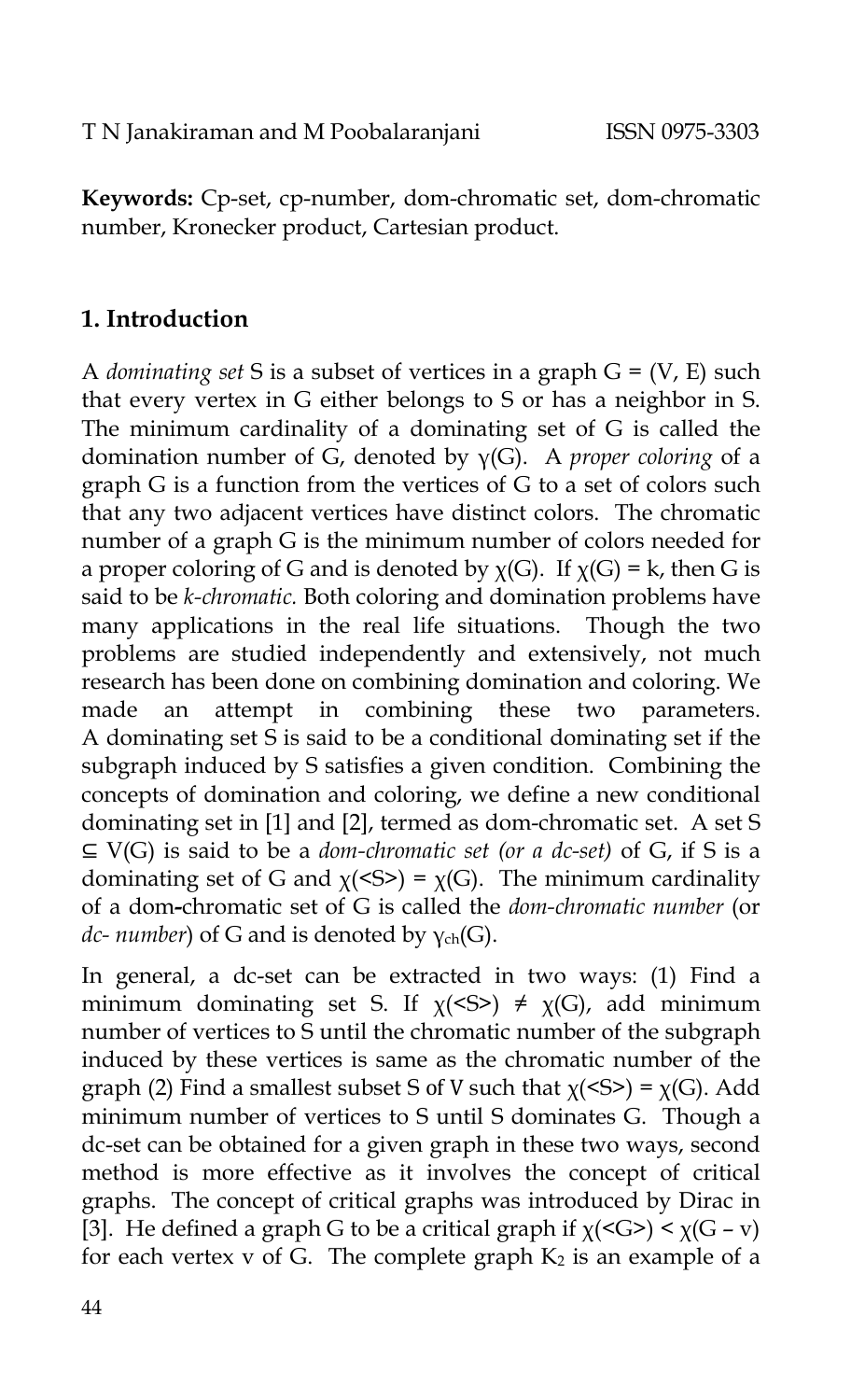2-critical graph and odd cycles are 3-critical graphs. Thus, to find a minimum dc-set of a given graph G, first it is necessary to find a smallest critical subgraph whose chromatic number is the same as that of G. This motivated us to define a new set called a chromatic preserving set or a cp-set [4]. A Set S of vertices is said to be a *chromatic preserving set* or a *cp-set* if χ(<S>) = χ(G) and the minimum cardinality of a cp-set in G is called the *chromatic preserving number* or *cp-number* of G and is denoted by cpn(G).

For the graph in figure 1, the shaded vertices form both a dc-set and a cp-set. It can be verified that the dc-number and cp-number of the graph is 3.



**Figure 1**

In this paper, we compare the cp-number, dc-number and their bounds for Cartesian product and Kronecker product of paths. Generally, graph products lead to varieties of new graphs. Imrich and Izbicki [5] have shown that there exist exactly twenty products of graphs defined on the Cartesian product of the vertex sets of the two factor graphs, where the adjacencies of the vertices in the product, depend only on the adjacencies in the two factor graphs. Weichsel [6] defined the *Kronecker product*  $G_1 \wedge G_2$  of two graphs  $G_1$  = (V<sub>1</sub>, E<sub>1</sub>) and  $G_2$  = (V<sub>2</sub>, E<sub>2</sub>) as the graph with vertex set V<sub>1</sub> x V<sub>2</sub> in which any two distinct vertices  $(u_1, v_1)$  and  $(u_2, v_2)$  of G are adjacent if  $u_1u_2 \in E_1$  and  $v_1v_2 \in E_2$ . It has been shown that the Kronecker product is a good choice to construct lager networks and has received much research attention recently. The C*artesian product*  $G_1$  x  $G_2$  of two graphs  $G_1$  and  $G_2$  was first defined by Shapiro [7] as the graph with vertex set  $V_1x$ ,  $V_2$  and any two distinct vertices  $(u_1, v_1)$  and  $(u_2, v_2)$  are adjacent only if either  $u_1 = u_2$  and  $v_1v_2 \in E_2$  or  $u_1u_2 \in E_1$  and  $v_1 = v_2$ . Sabidussi [8] and Teh and Yap [9] also independently studied this product. Domination number of the Cartesian product of two graphs has received much attention, with a main objective to prove the well-known Vizing's conjecture. The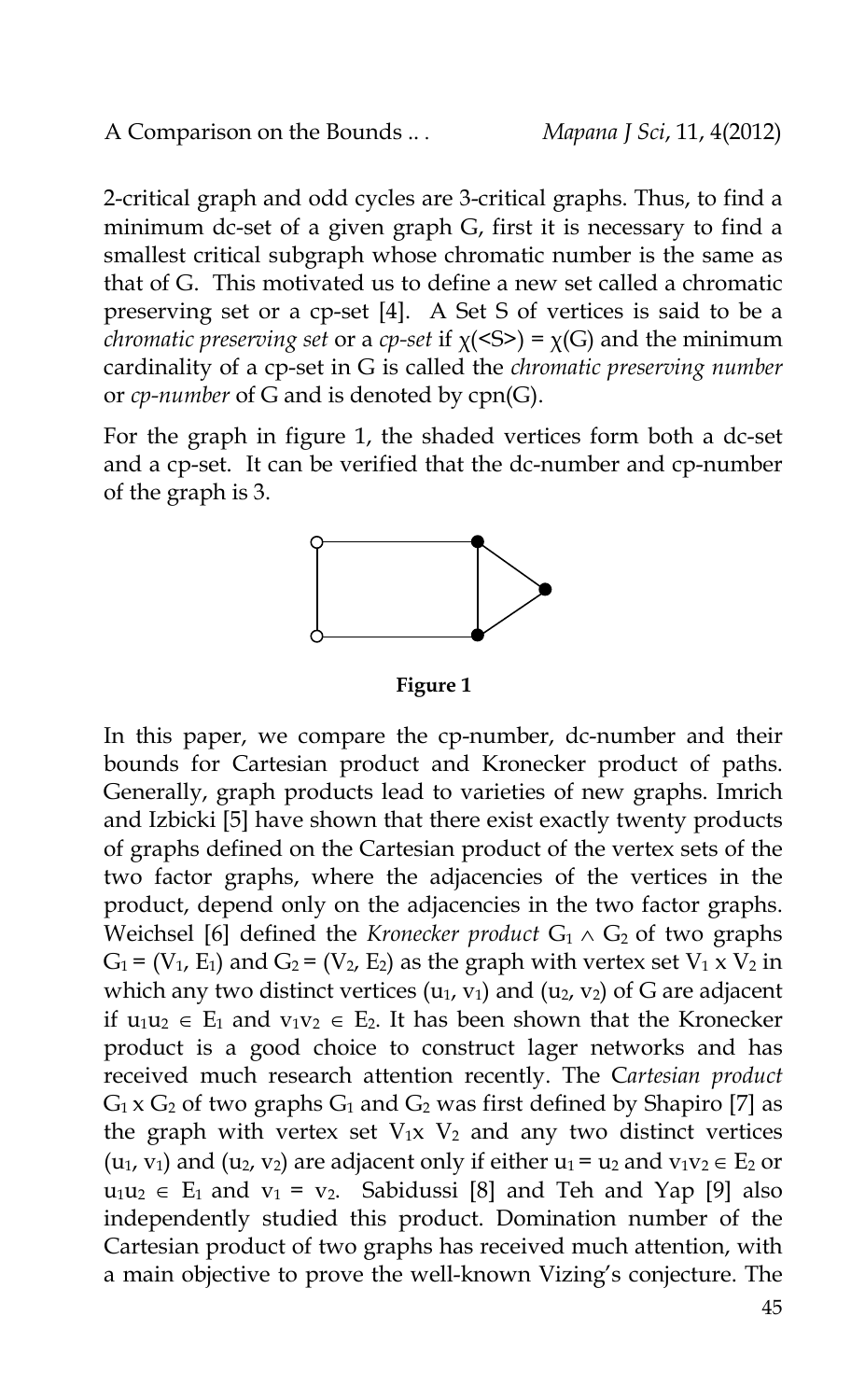conjecture states that the domination number of the Cartesian product of two graphs is at least as large as the product of the respective domination numbers. It remains an open problem. The conjectured bound has been verified for many large classes of graphs. Vizing's conjecture has inspired many researchers to investigate the possibility of similar bounds for other domination parameters as well as other graph products.

From the definitions of the products, it is clear that any edge of a Kronecker product cannot be in Cartesian product and vice versa. i.e., these two products have no common edges. This leads to the fact that the two products have different structures. But in the case of paths, both products are bipartite. The graph  $P_m \times P_n$  is also known as an m x n grid graph.

In this paper, we compare the cp-number and dc-number of  $P_m \wedge P_n$  and  $P_m \times P_n$  for  $m = 2$ , 3 and 4. The graphs  $P_4 \times P_n$  and  $P_4 \wedge P_n$  are shown in figure 2(a) and 2(b) respectively.



**Figure 2**

## **2. Prior Results**

**Conjecture 2.1 (Vizing's conjecture):** For any two graphs G and H,  $\gamma(G \times H) \geq \gamma(G) \gamma(H)$ 

**Observation 2.2** [1]: For any bipartite graph  $G$ , cpn( $G$ ) = 2.

**Proposition 2.3** [10]: For  $n \ge 3$ ,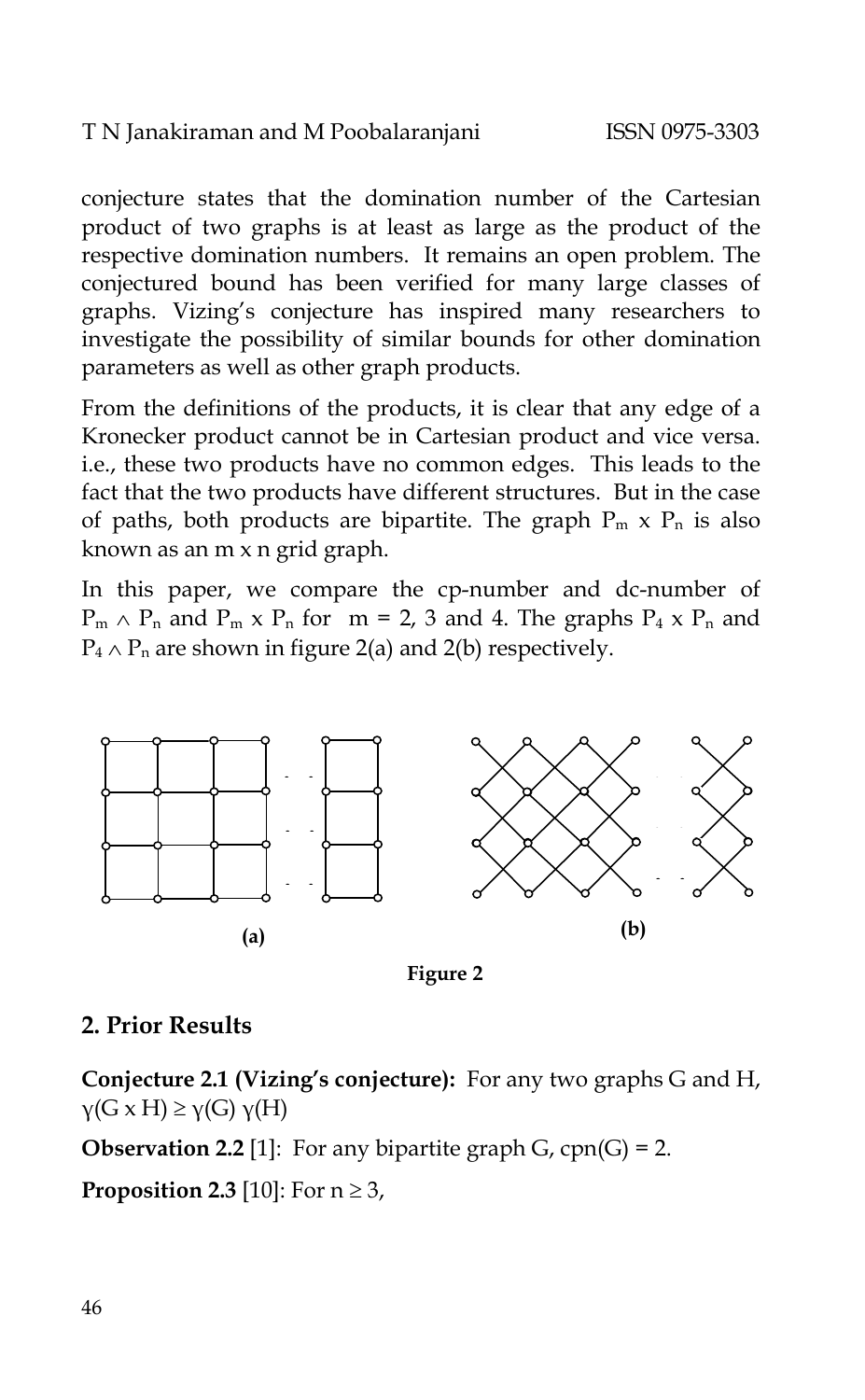$$
\gamma(P_n) = \begin{cases} \frac{n}{3}, & \text{if } n \equiv 0 \text{ (mod 3)} \\ \frac{(n+2)}{3}, & \text{if } n \equiv 1 \text{ (mod 3)} \\ \frac{(n+1)}{3}, & \text{if } n \equiv 2 \text{ (mod 3)} \end{cases}
$$

**Proposition 2.4** [1]: For  $n \ge 3$ ,

$$
Y_{\rm ch}(P_{\rm n}) = \begin{cases} \frac{(n+3)}{3}, & \text{if } n \equiv 0 \pmod{3} \\ \frac{(n+2)}{3}, & \text{if } n \equiv 1 \pmod{3} \\ \frac{(n+4)}{3}, & \text{if } n \equiv 2 \pmod{3} \end{cases}
$$

**Theorem 2.5** [11]: If  $G_1$  and  $G_2$  are connected graphs having no odd cycle then  $G_1 \wedge G_2$  has exactly two connected components.

**Theorem 2.6** [12]: For  $n \ge 2$ ,

$$
\gamma(P_2 \times P_n) = \begin{cases} \frac{(n+1)}{2}, & \text{if } n \text{ is odd} \\ \frac{(n+2)}{2}, & \text{if } n \text{ is even} \end{cases}
$$

### **3. CP-Number of Kronecker Product and Cartesian Product**

Proposition 3.1: For  $n, m \ge 2$ ,

- (i) cpn( $P_m \wedge P_n$ ) = 2
- (ii) cpn( $P_m \times P_n$ ) = 2

Proof: The proof follows from the fact that both  $P_m \wedge P_n$  and  $P_m \times P_n$ are bipartite.

### **4. Dom-Chromatic Number in Kronecker Product**

**Proposition 4.1**: For  $n \geq 3$ ,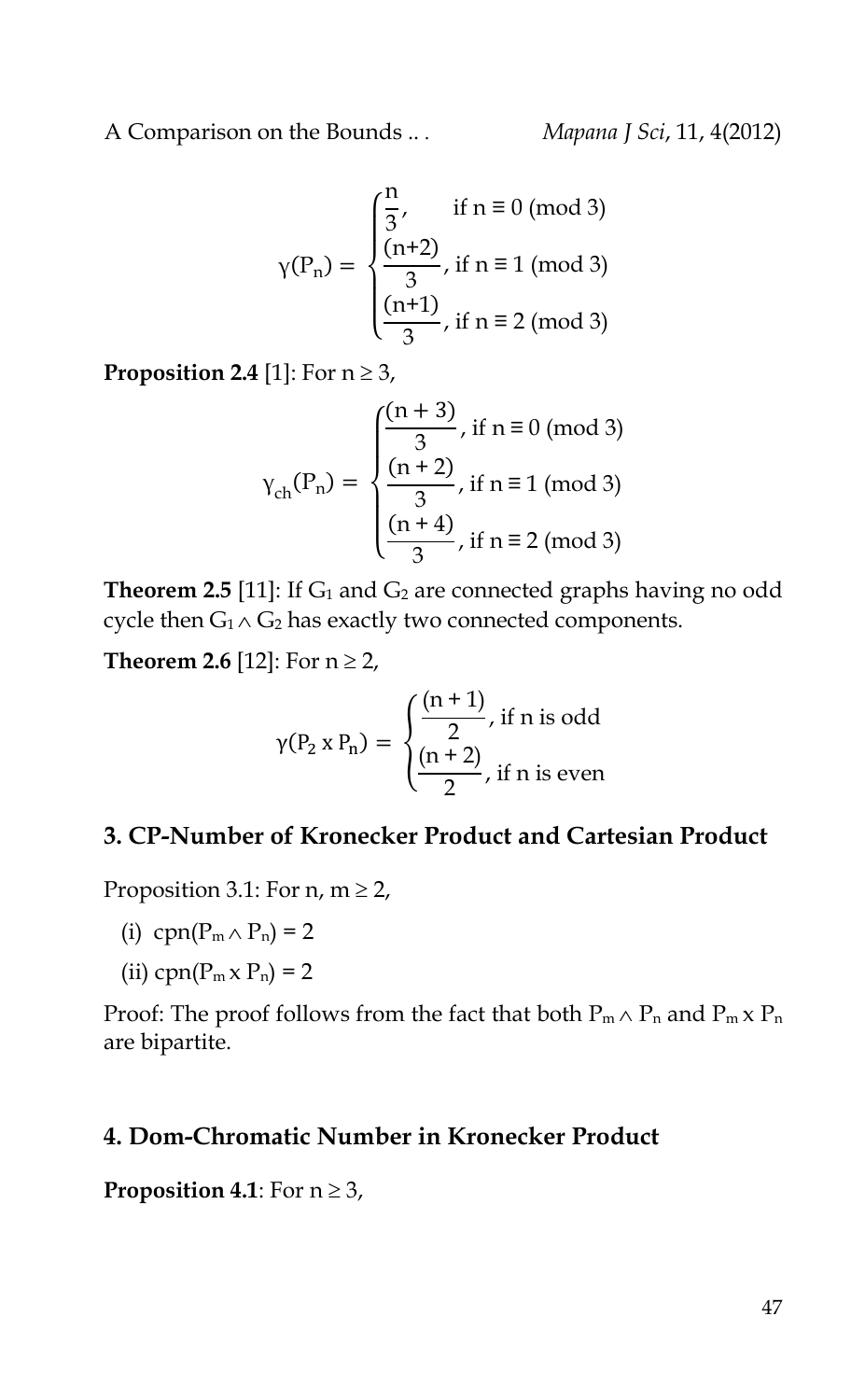$$
Y_{\rm ch}(P_2 \wedge P_n) = \begin{cases} \gamma(P_2 \times P_n) + 1 = \frac{2n}{3} + 1, & \text{if } n \equiv 0 \text{ (mod 3)}\\ Y(P_2 \times P_n) = \frac{2(n-1)}{3} + 2, & \text{if } n \equiv 1 \text{ (mod 3)}\\ Y(P_2 \times P_n) + 1 = \frac{2(n-2)}{3} + 3, \text{ if } n \equiv 2 \text{ (mod 3)} \end{cases}
$$

Proof: It is evident from figure 3 that  $P_2 \wedge P_n = 2P_n$  and hence the result follows.

## $P_2 \wedge P_n$ :



Figure 3

**Proposition 4.2:** For  $n \ge 3$ ,  $\gamma_{ch}(P_3 \wedge P_n) = \gamma(P_3 \wedge P_n) = n$ 

**Proof:** We show the result for  $n = 3$ , 4, 5, 6, 7 and generalize the result for  $n \geq 8$ .



Figure 4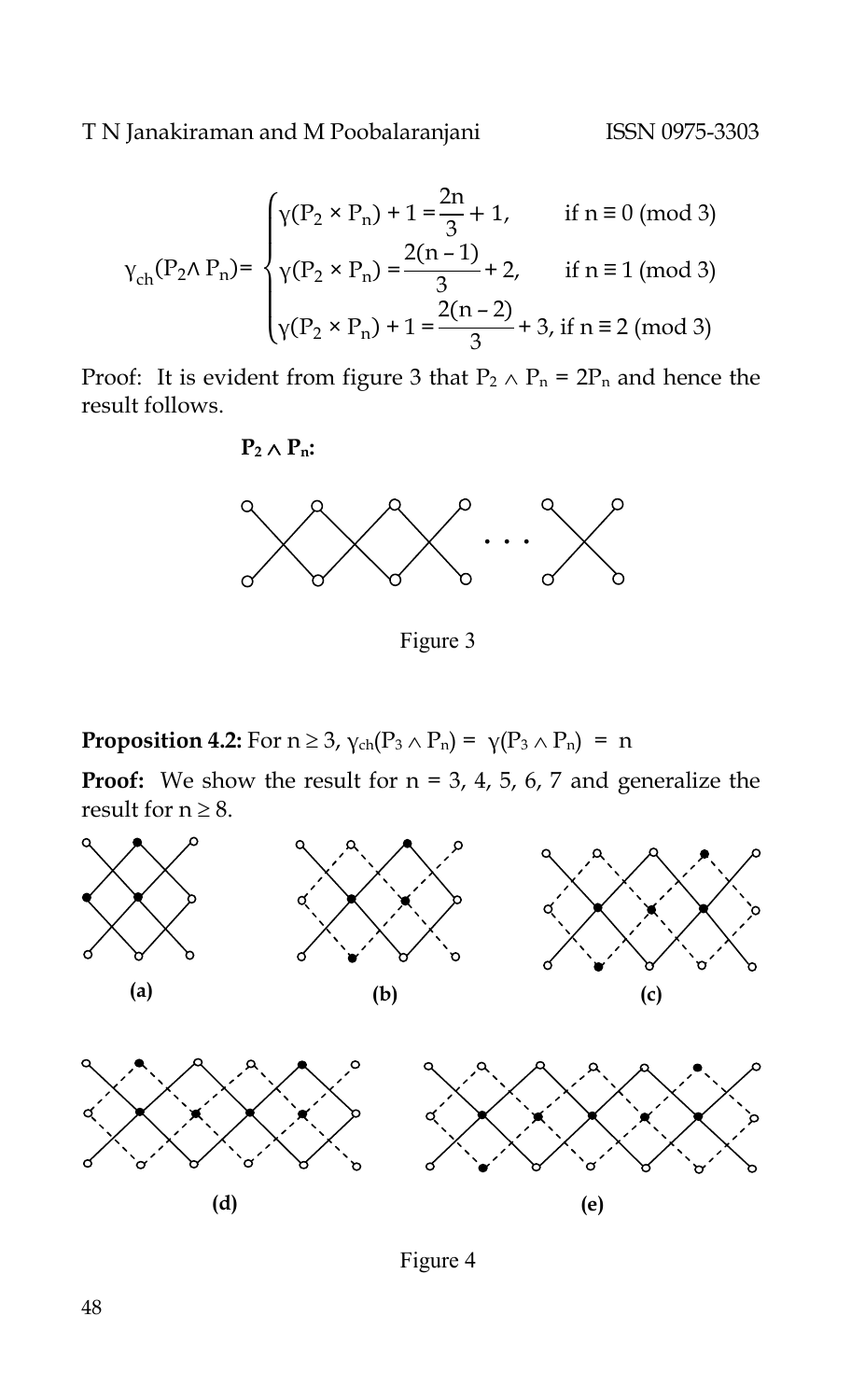If n = 3, then  $P_3 \wedge P_3$  is  $K_{1,4} \cup C_4$  as shown in figure 4(a). Thus, it can be seen that  $\gamma_{ch}(P_3 \wedge P_3) = \gamma(P_3 \wedge P_3) = 3$ .

If n = 4, then the two components of  $P_3 \wedge P_4$  are shown in figure 4(b). The copies are identical and disjoint. For each copy, the domination number as well as the dc-number is 2 and hence,  $\gamma_{ch}(P_3 \wedge P_4) = 4.$ 

If n = 5, then the two components of  $P_3 \wedge P_5$  are shown in figure 4(c). For one component the domination number is 2 and for the other component, the domination number and the dc-number are the same as 3. Hence  $\gamma(P_3 \wedge P_5) = \gamma_{ch}(P_3 \wedge P_5) = 5$ .

To see the pattern we take  $n = 6$  and 7.

Let n = 6. The graph  $P_3 \wedge P_6$  contains two identical components as shown in figure 3(d). For each component, the domination number and the dc-number is 3 and hence,  $\gamma_{ch}(P_3 \wedge P_4) = \gamma_{ch}(P_3 \wedge P_6) = 6$ .

Let n = 7. The graph  $P_3 \wedge P_7$  contains two components as shown in figure 4(d). For one component, the domination number is 3 and for the other component, the domination number and the dcnumber are the same as 4. Hence,  $\gamma(P_3 \wedge P_7) = \gamma_{ch}(P_3 \wedge P_7) = 7$ . Hence  $\gamma_{ch}(P_3 \wedge P_7) = \gamma(P_3 \wedge P_7) = 7$ .

In general, when n is even,  $P_3 \wedge P_n$  has two identical components as given in figure 5.



Figure 5

The domination number of the components can be obtained by taking the vertices in the middle row. (Refer figure 6). The number of vertices in the middle row equals  $\left(\frac{n}{2}\right)$  $\frac{1}{2}$ ).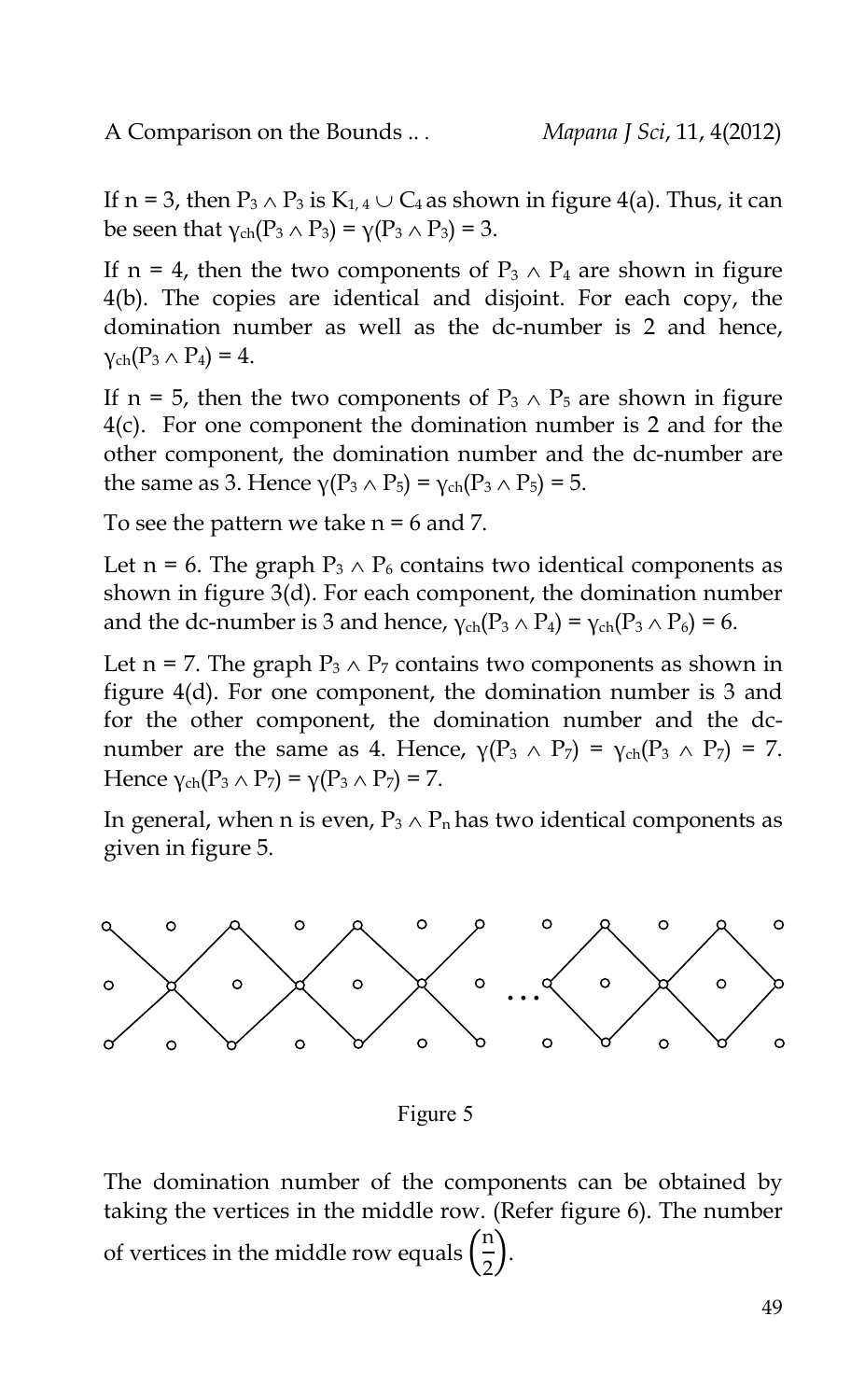



Now in one component, change the dominating vertex in the last column to the column before the last (Refer figure 7).



Figure 7

This rearrangement of the dominating vertex yields a dc-set of the component and of cardinality equals the domination number of the component. Taking the union of this set together with a minimum dominating set of the other component gives a minimum dc-set.

Thus, 
$$
\gamma(P_3 \wedge P_n) = \gamma(P_3 \wedge P_n) = 2\left(\frac{n}{2}\right) = n.
$$

Suppose that n is odd. The two components are given in figure 8 and 9.



Figure 8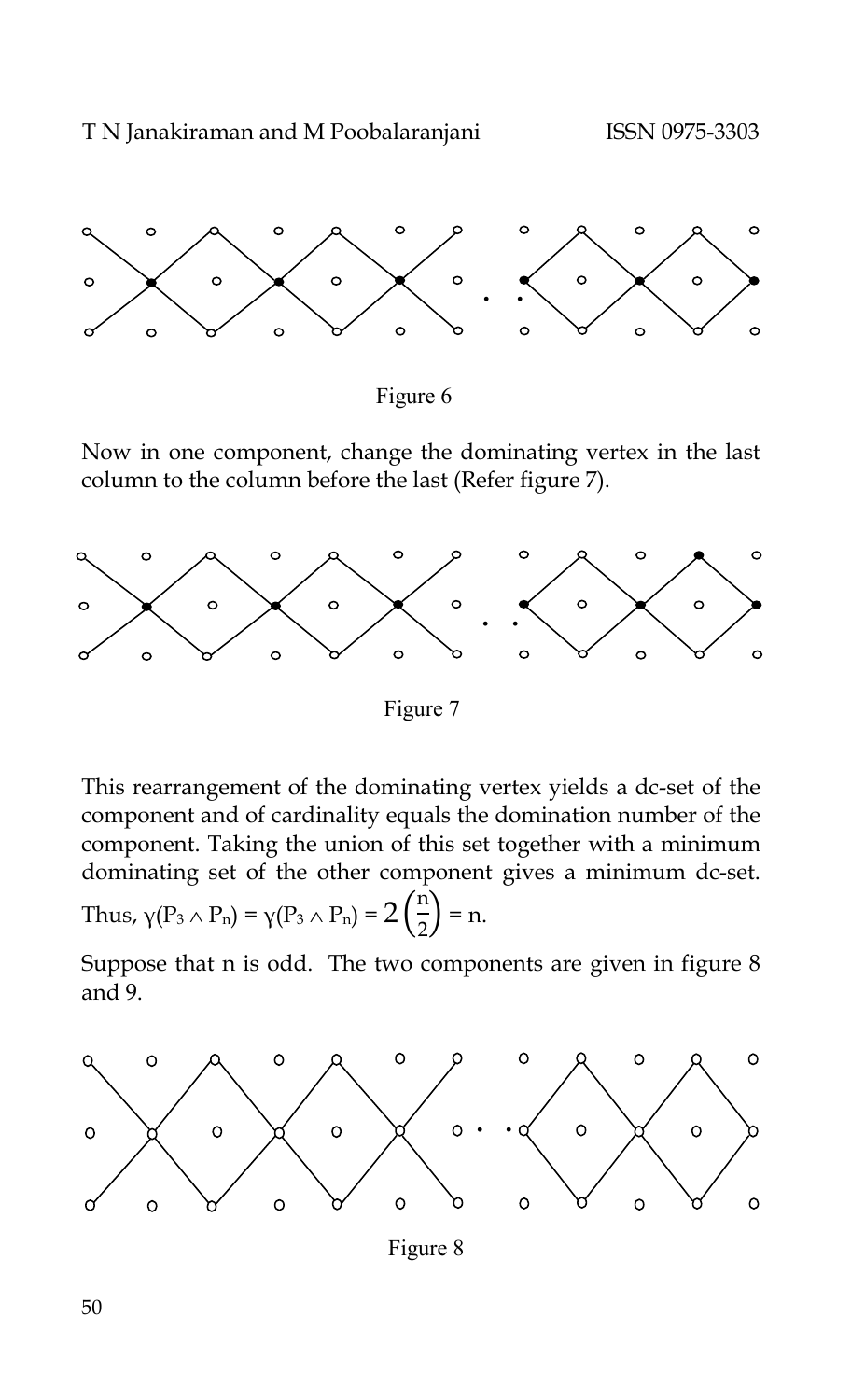

Figure 9

As before, the vertices in the middle row will form a γ-set. The domination number of the component in figure 8 is  $\left(\frac{n-1}{2}\right)$  $\frac{1}{2}$  and for the component in figure 8 is  $\left(\frac{n+1}{2}\right)$  $\left(\frac{1}{2}\right)$ . In the y-set, replace vertex in the last column of figure 9 by a vertex adjacent to it, then the γ-set becomes a γch-set.

Thus,  $\gamma_{ch}(P_3 \wedge P_n) = n$ .

**Proposition 4.3:** For  $n \geq 4$ ,

$$
\gamma_{\rm ch}(P_4 \wedge P_n) = \begin{cases} \gamma(P_4 \wedge P_n) = n, & \text{if } n \equiv 0 \pmod{4} \\ \gamma(P_4 \wedge P_n) = n + 1, & \text{if } n \equiv 1, 3 \pmod{4} \\ \gamma(P_4 \wedge P_n) = n + 2, & \text{if } n \equiv 2 \pmod{4} \end{cases}
$$

**Proof:** The graph  $P_4 \wedge P_4$  is given in figure 10(a). It has two identical components and one of its components is given in figure 10(b). The domination number as well as the dc-number of the component is 2.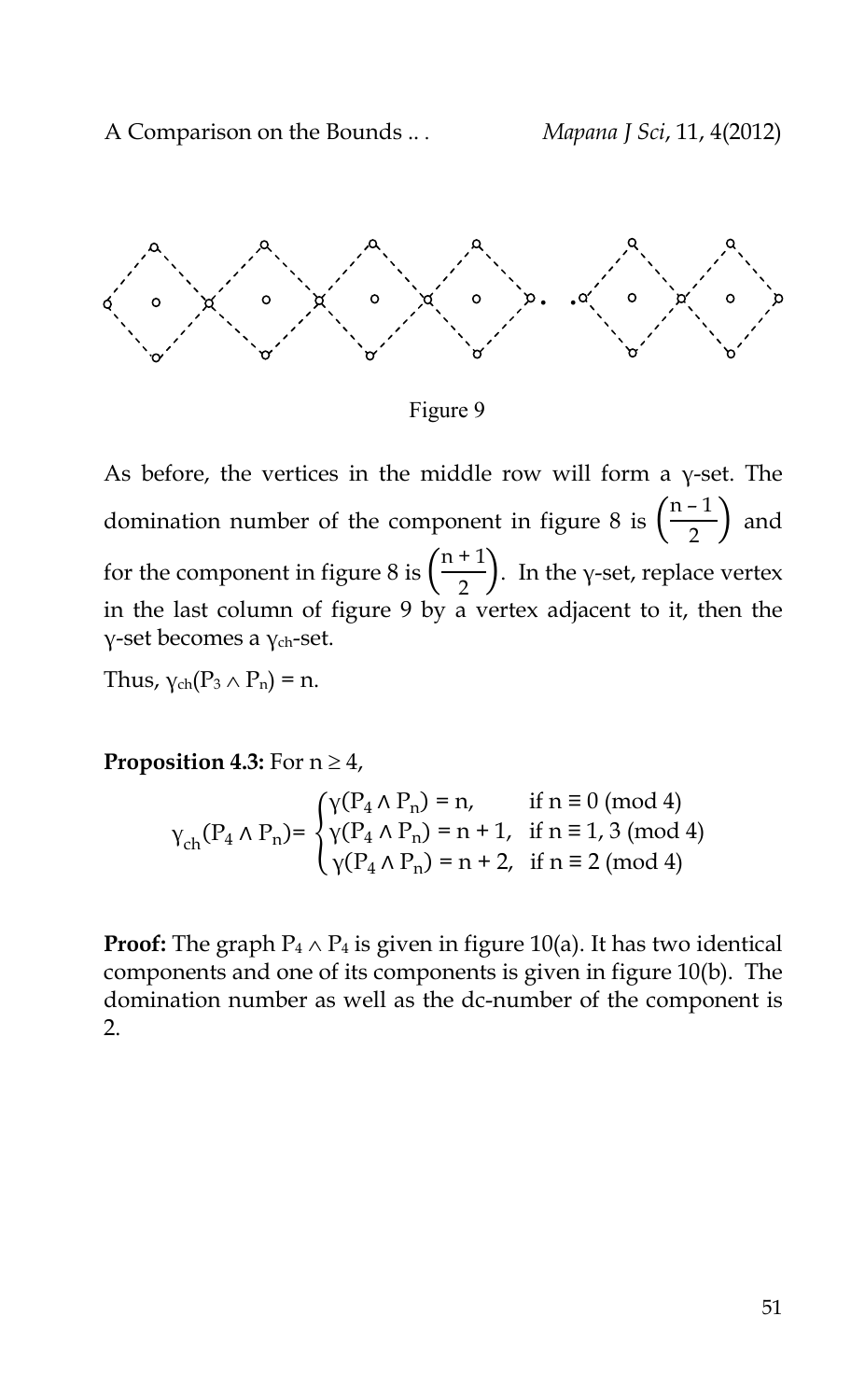

Figure 10

In figure 11(a), (b) and (c), one of the components of  $P_4 \wedge P_5$ ,  $P_4 \wedge P_6$ ,  $P_4 \wedge P_7$  are shown. We partition the graphs into 4 x 4 blocks. The graph  $P_4 \wedge P_5$  it is partitioned into a 4 x 4 and a 4 x 1 block, the graph  $P_4 \wedge P_6$  is partitioned into 4 x 4 and a 4 x 2 block and the graph  $P_4 \wedge P_7$  is partitioned into  $4 \times 4$  and a  $4 \times 3$  block.

Consider  $P_4 \wedge P_5$ . The first block is dominated by 2 adjacent vertices. The second block has two isolated vertices and it can be dominated by a vertex in the first block.

Thus,  $y_{ch}(P_4 \wedge P_5) = 2 \times 3 = 6$ .

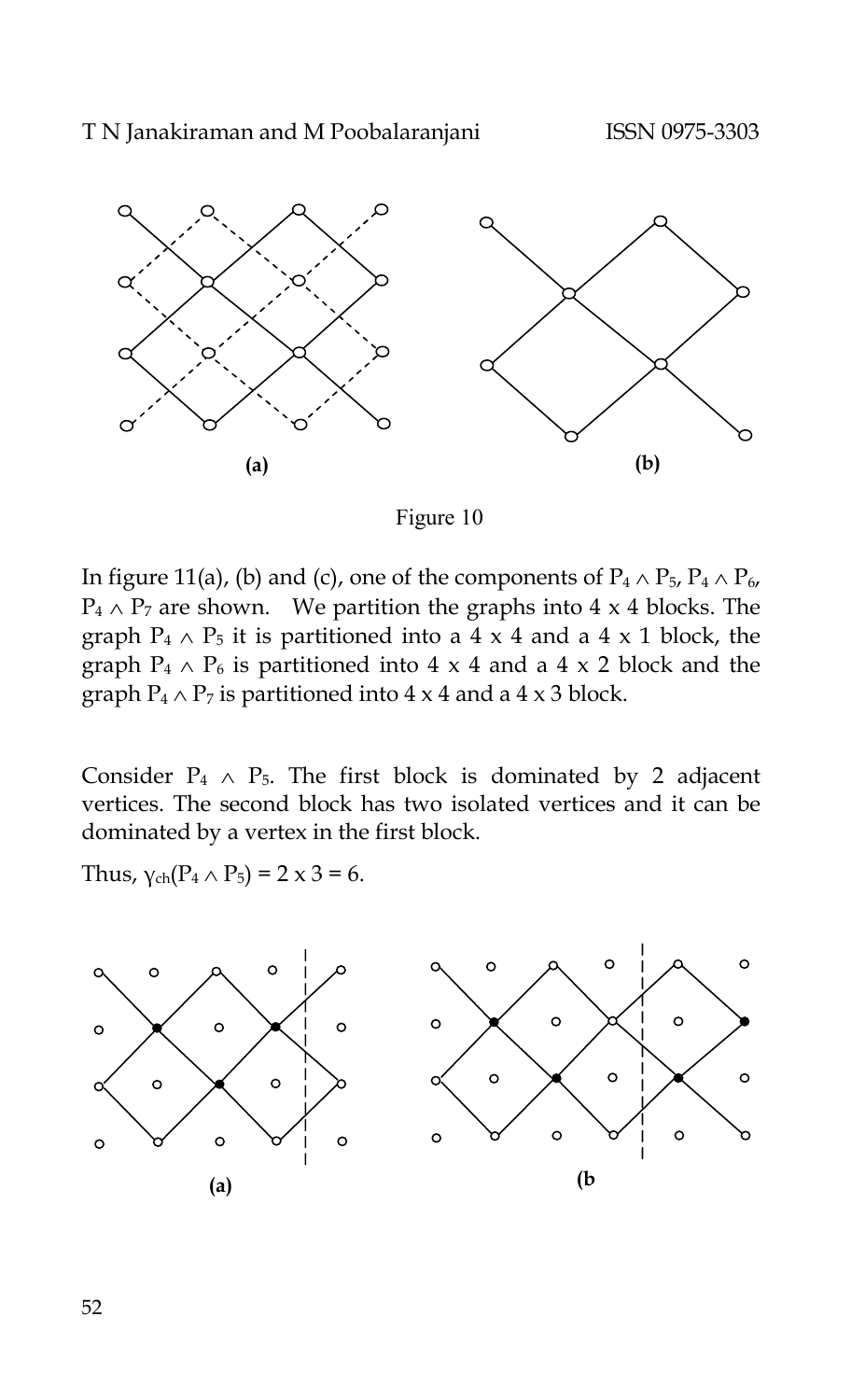

Figure 11

Consider  $P_4 \wedge P_6$ . The first block is dominated by 2 adjacent vertices. The second block has an induced path P<sub>4</sub> and is dominated by 2 vertices in the second block. Thus  $\gamma_{ch}(P_4 \wedge P_6) = 2 \times 4 = 8$ .

Consider  $P_4 \wedge P_7$ . The first block is dominated by 2 adjacent vertices and the second block is also dominated by 2 adjacent vertices. Thus  $y_{ch}(P_4 \wedge P_7) = 2 \times 4 = 8$ .

Let  $B_1$ ,  $B_2$  and  $B_3$  represent the blocks with 1 column, 2 columns and 3 columns respectively.

In general, when a component is partitioned in to  $4 \times 4$  blocks, if  $n \equiv 0 \pmod{4}$ , then using the fact that each block is dominated by 2 adjacent vertices, dc-number of the component = domination number =  $2\left(\frac{\text{n}}{4}\right)$  $\frac{1}{4}$ ).

Therefore,  $\gamma_{ch}(P_4 \wedge P_n) = 2\left(2\left(\frac{n}{4}\right)\right)$  $\binom{n}{4}$ ) = n.

Suppose that  $n \equiv 1 \pmod{4}$ . Then the number of 4 x 4 blocks in each component =  $\left(\frac{n-1}{4}\right)$  $\frac{2}{4}$ ). Each component has one B<sub>1</sub> block.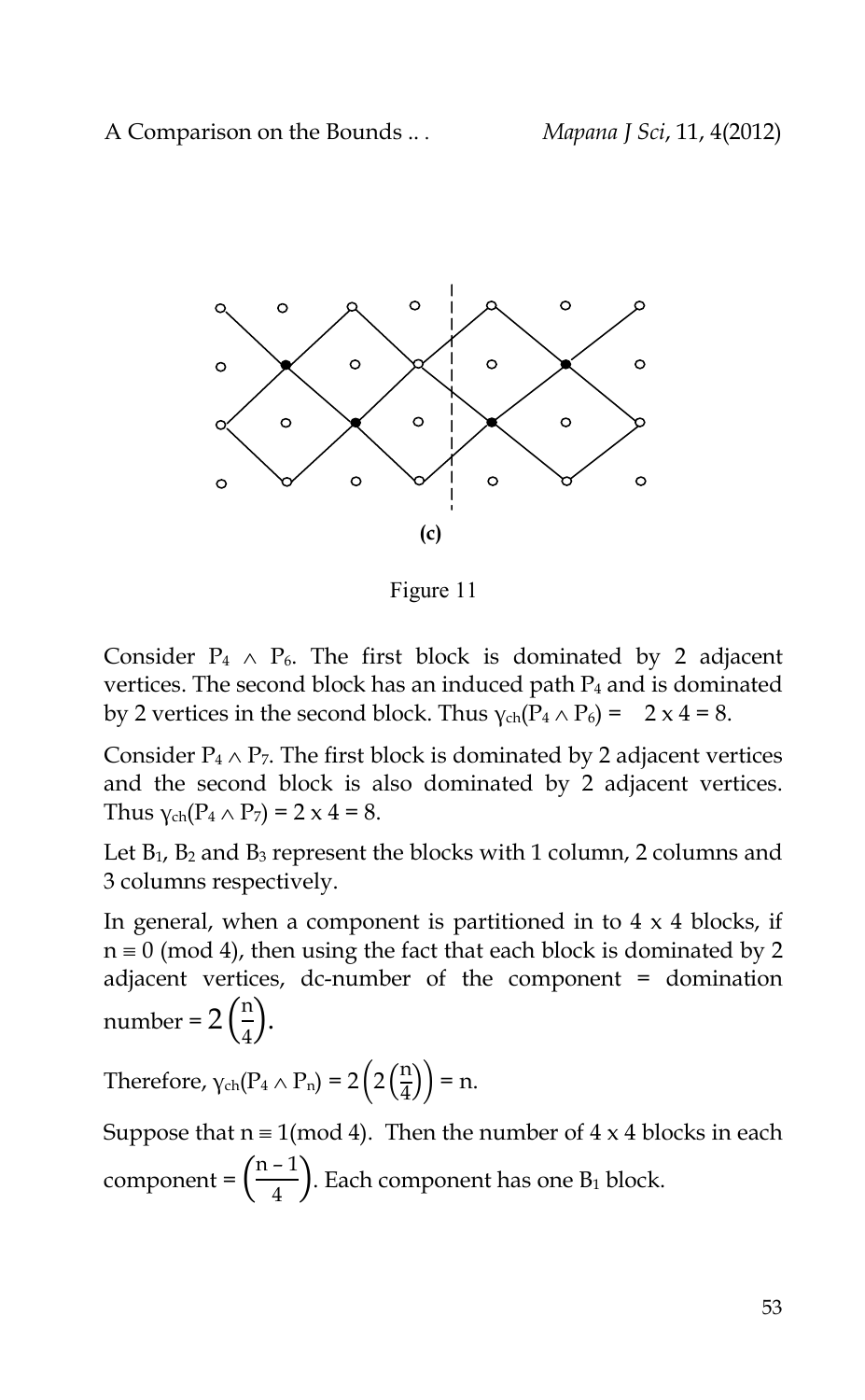Hence, dc-number of each component = domination number =  $2\left(\frac{n-1}{4}\right)$  $\frac{1}{4}$  + 1.

Thus, 
$$
\gamma_{ch}(P_4 \wedge P_n) = 2 \left(2 \left( \frac{n-1}{4} \right) + 1 \right) = n+1.
$$

When  $n \equiv 2 \pmod{4}$ , the component has a  $B_2$  block and when  $n \equiv 3 \pmod{4}$ , the component has a  $B_3$  block, and in both cases the blocks are dominated by two vertices. Hence, if  $n \equiv 2 \pmod{4}$ , then

dc-number of each component = domination number =  $2\left(\frac{n-2}{4}\right)$  $\frac{2}{4}$  + 2.

Thus, 
$$
\gamma_{ch}(P_4 \wedge P_n) = 2 \left(2 \left( \frac{n-2}{4} \right) + 2 \right) = n + 2.
$$

If  $n \equiv 3 \pmod{4}$ , then

dc-number of each component = domination number =  $2\left(\frac{n-3}{4}\right)$  $\frac{6}{4}$  + 2.

Thus,  $\gamma_{ch}(P_4 \wedge P_n) = 2 \left(2 \left( \frac{n-3}{4} \right) \right)$  $\frac{3}{4}$  + 2) = n + 1.

#### **5. Dom-Chromatic Number in Cartesian Product**

For Cartesian product, the dominating set structure is based on the result given in [12].

#### **Proposition 5.1:** For  $n \ge 2$ ,

$$
\gamma_{\rm ch}(\rm P_{2} \times \rm P_{n}) = \begin{cases} \gamma(\rm P_{2} \times \rm P_{n}) = \frac{n+2}{2}, & \text{if } n \text{ is even} \\ \gamma(\rm P_{2} \times \rm P_{n}) + 1 = \frac{n+3}{2}, & \text{if } n \text{ is odd} \end{cases}
$$

**Proof:** The minimum dominating set is formed by choosing the vertices diagonally in the alternate columns and beginning from the first column. If n is odd, then we have one of the following minimum domination structures as given in figure 12 (a), when  $n \equiv 3 \pmod{4}$  and figure 12 (b), when  $n \equiv 1 \pmod{4}$ .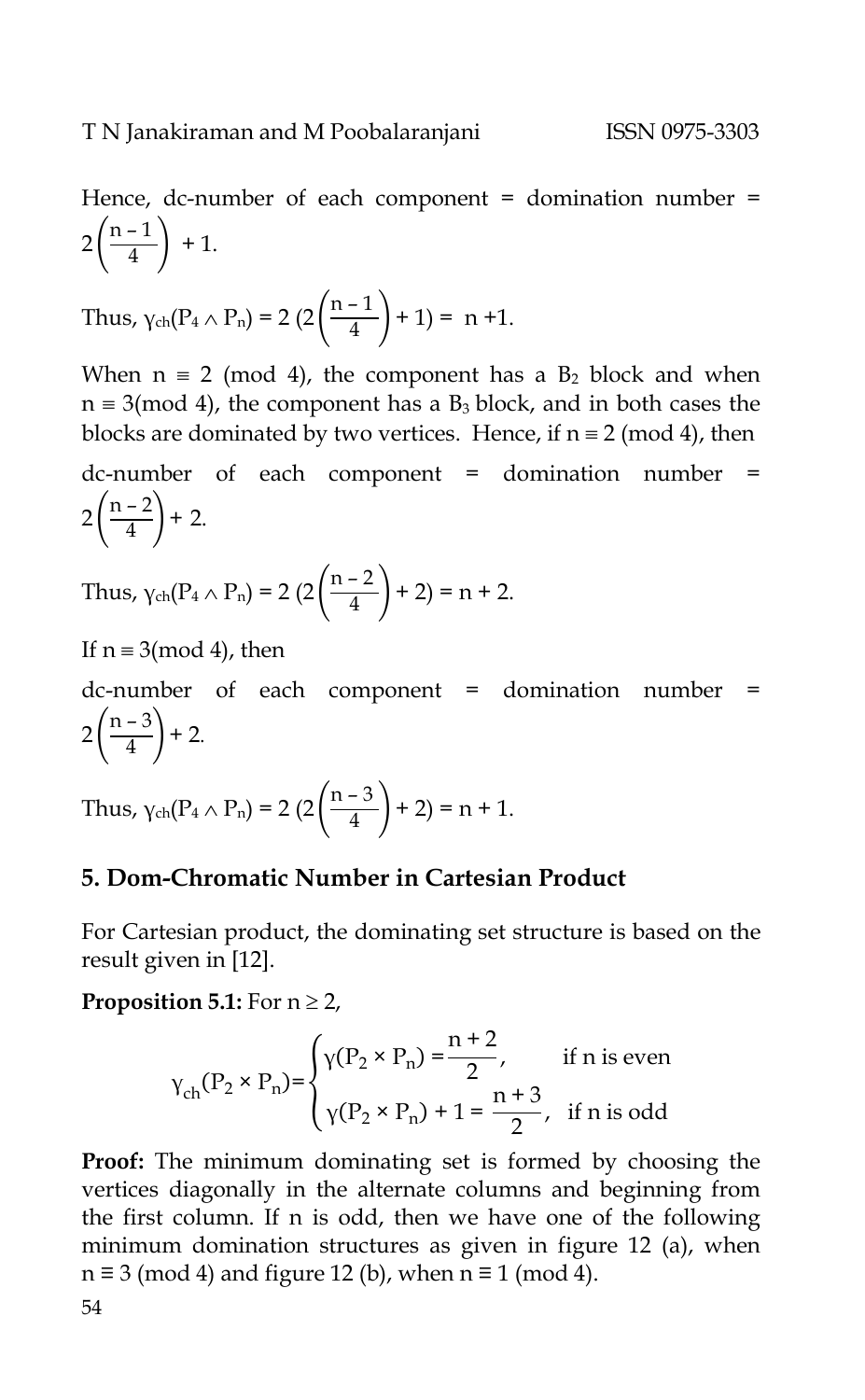

A dc-set can be obtained by choosing any vertex from the remaining vertices. In other words,

 $dc-number = domination number + 1.$ 

Thus,  $\gamma_{ch}(P_2 \times P_n) = \gamma(P_2 \times P_n) + 1$  $=\left(\frac{n+1}{2}\right)$  $\binom{+1}{2}$  + 1 =  $\binom{n+3}{2}$  $\frac{1}{2}$ 

If n is even, then we have one of the following minimum domination structures given in figure 13 (a), when  $n \equiv 0 \pmod{4}$ and figure 13 (b), when  $n \equiv 2 \pmod{4}$ .



**(a)**  $(n = 12 \equiv 0 \pmod{4}$ 



**(b)** 
$$
(n = 14 \equiv 2 \pmod{4})
$$

Clearly the  $y$ -set show are 13 is a dc-set. Hence,  $\gamma_{ch}(P_2 \times P_n) = \gamma(P_2 \times P_n) = \left(\frac{n+2}{2}\right)$  $\frac{1}{2}$ ). Figure 13

**Proposition 5.2:** For  $n \ge 3$ ,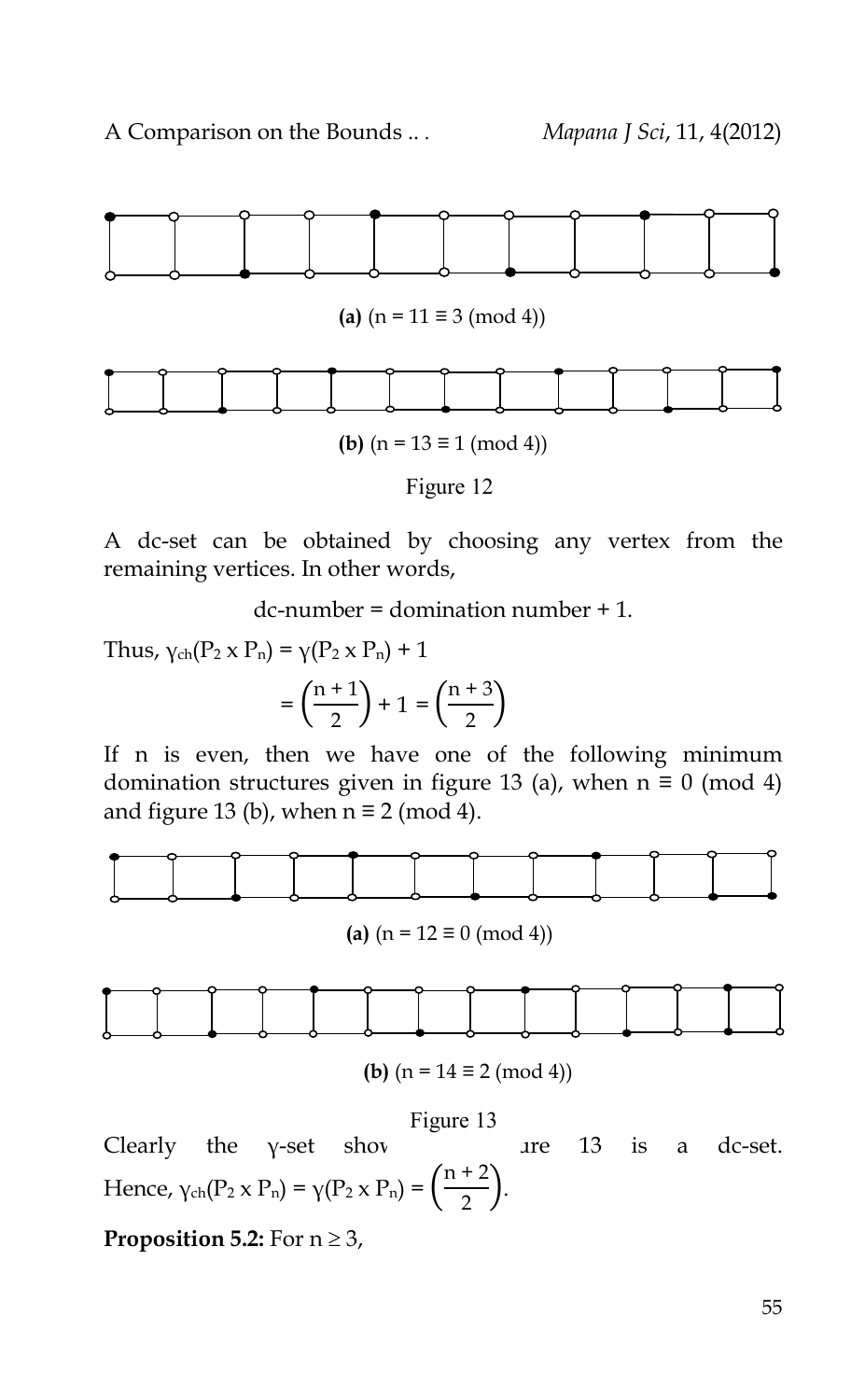$$
\gamma_{\rm ch}(\mathbf{P}_3 \times \mathbf{P}_n) = \begin{cases} \gamma(\mathbf{P}_3 \times \mathbf{P}_n) + 1 = \left[ \frac{(3n+4)}{4} \right] + 1, \text{ if } n \text{ is odd} \\ \gamma(\mathbf{P}_3 \times \mathbf{P}_n) = \left[ \frac{(3n+4)}{4} \right], \text{ if } n \text{ is even} \end{cases}
$$

**Proof:** When n is odd, the domination structure is shown in figure 14 (a), when  $n \equiv 3 \pmod{4}$  figure 14 (b), when  $n \equiv 1 \pmod{4}$ .



Figure 14

By adding any vertex to the given dominating set we get a dc-set. Hence, if n is odd,  $\gamma_{ch}(P_3 \times P_n) = \gamma(P_3 \times P_n) + 1 = \left| \frac{3n+4}{4} \right|$  $\frac{1}{4}$  + 1.

If n is even, the domination structure is shown in figure 15 (a), when  $n \equiv 0 \pmod{4}$  and figure 15 (b), when  $n \equiv 2 \pmod{4}$ .

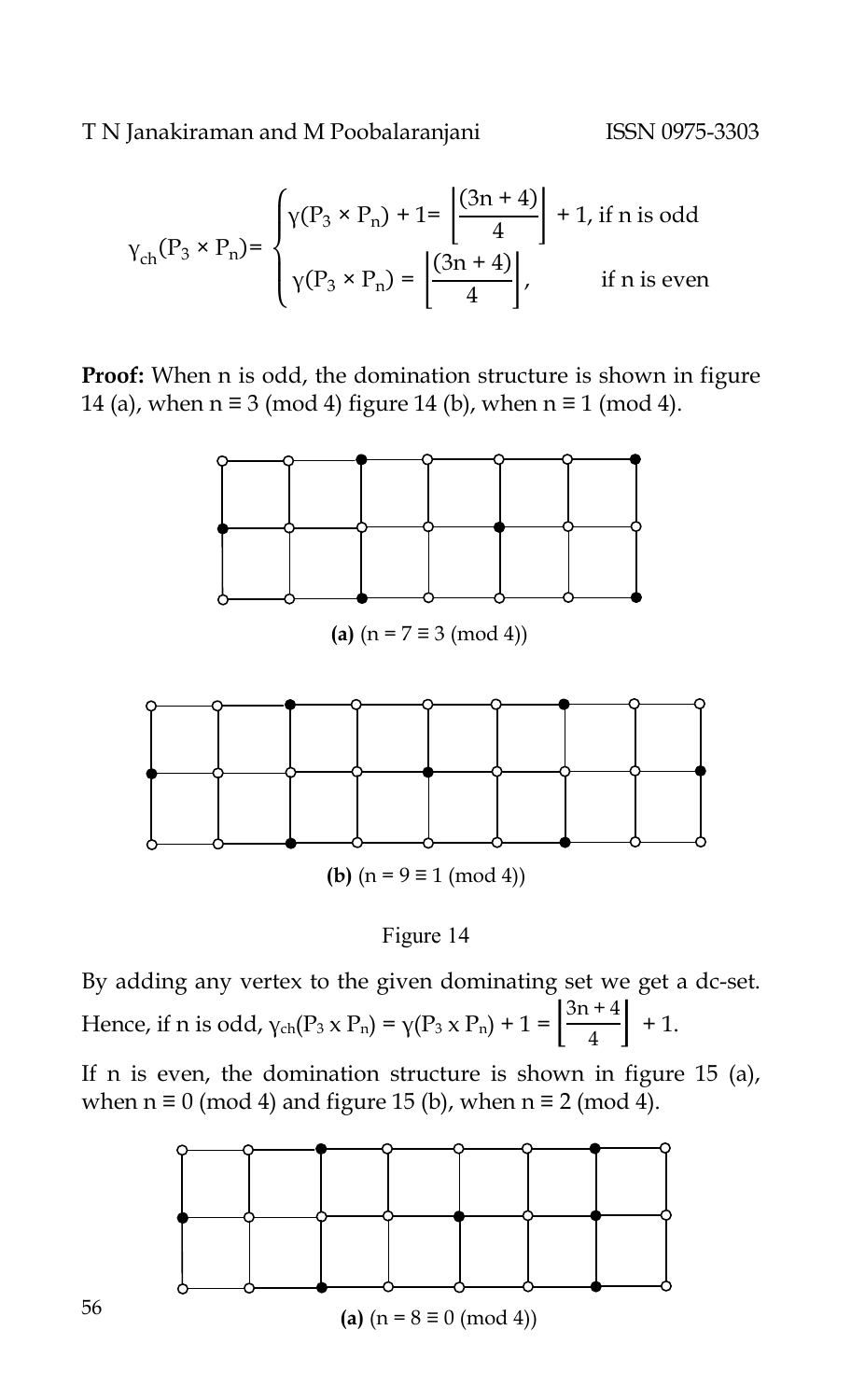

Figure 15

The minimum dominating set itself is a dc-set. Hence, if n is even,

$$
\gamma_{\rm ch}(P_3\times P_n)=\gamma(P_3\times P_n)=\left[\frac{3n+4}{4}\right].
$$

**Proposition 5.3:** For  $n \geq 4$ ,

$$
\gamma_{\rm ch}(\mathbf{P}_4 \times \mathbf{P}_n) = \begin{cases} \gamma(\mathbf{P}_4 \times \mathbf{P}_n) = n + 1, & \text{if } n = 5, 6, 9 \\ \gamma(\mathbf{P}_4 \times \mathbf{P}_n) + 1 = n + 1, & \text{otherwise} \end{cases}
$$

**Proof:** The proof is trivial. The domination structure is given in figure 16.



# **6. Comparison of DC-N** Figure 16 **Cartesian Product and Kronecker Product**

For any bipartite graph, the dc-number is either the domination number or greater than the domination number by one. Since both the products are bipartite graph, this is applicable to these products